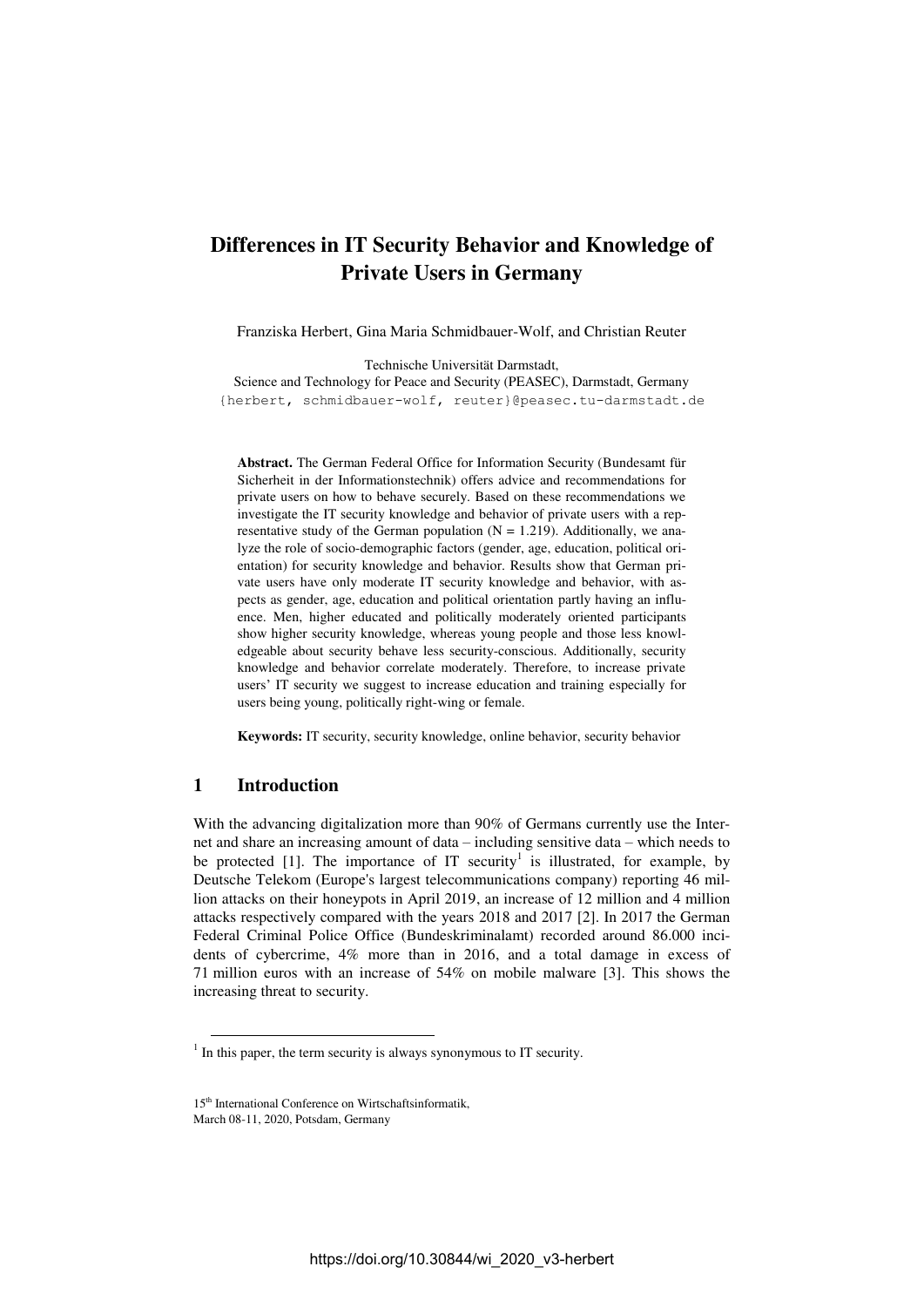One reason for this is the disuse or improper use of security mechanisms and thus the need for an extended security knowledge and behavior for all users, including private users. In order to contribute to security in Germany, the Federal Office for Information Security (Bundesamt für Sicherheit in der Informationstechnik, BSI) offers advice for German citizens on how to secure their computer, smartphone and online generated data which we used as the basis for our questionnaire [4]. A representative study by the BSI in 2017 showed that 97% of German Internet users consider security to be very important but only a third of Germans specifically inform themselves about security [5]. Just 75% use anti-virus software, 45% of Germans care about the secure transfer of personal data and only 37% install updates right away [5]. Hence, similarly to the frequently studied privacy paradox (e.g. [6-8]), a security paradox seems to exist, as users claim to care about their security, but do not inform themselves about it and thus do not act accordingly. Therefore, security knowledge and behavior might not correlate, as security knowledge might not translate into behavior. Furthermore, the study by the BSI found that 59% of participants state to have never been victims of cybercrime and that only about 19% of those affected by cybercrime filed a police complaint [5]. According to the BSI, the actual number of cybercrimes is much higher than the reported numbers [5]. This underlines the ambivalent behavior of people concerning security and shows that not all attacks and crimes are recorded, especially when it comes to private users. Additionally, some studies have lately suggested that security behavior differs regarding demographic aspects such as age and gender [9-11] and call for more research on security behavior [12, 13].

In order to check if the described lack of IT security knowledge and behavior still exists and to identify which groups of people show how much security knowledge and behavior we aim to investigate the security knowledge and behavior of Germans in 2019 regarding the demographic factors age, gender, education and political orientation. We therefore raise the question: *How do different subgroups of private users (e.g. gender, age groups) differ in their security knowledge and behavior?*

To address this research question, we conducted an online study representative for the German population with 1.219 participants. In the following sections related works are presented, followed by the hypotheses and the used methods. After illustrating the results, we discuss our findings.

#### **2 Related Work**

The field of usable security is gaining more and more importance and attention and takes in addition to technical solutions and developers also the human users, their requirements and trust into account [24], [27]. However, there seems to be a lack of research on the security knowledge and behavior of the German population regarding differences in demographic factors, such as age or gender. In the following, the current research on (differences of) security knowledge and behavior with regard to demographics is presented. Research so far especially focused on employees: Buck, Kessler and Eymann conducted a literature overview on users' security behavior and showed that most research is related to organizations and only addresses researchers,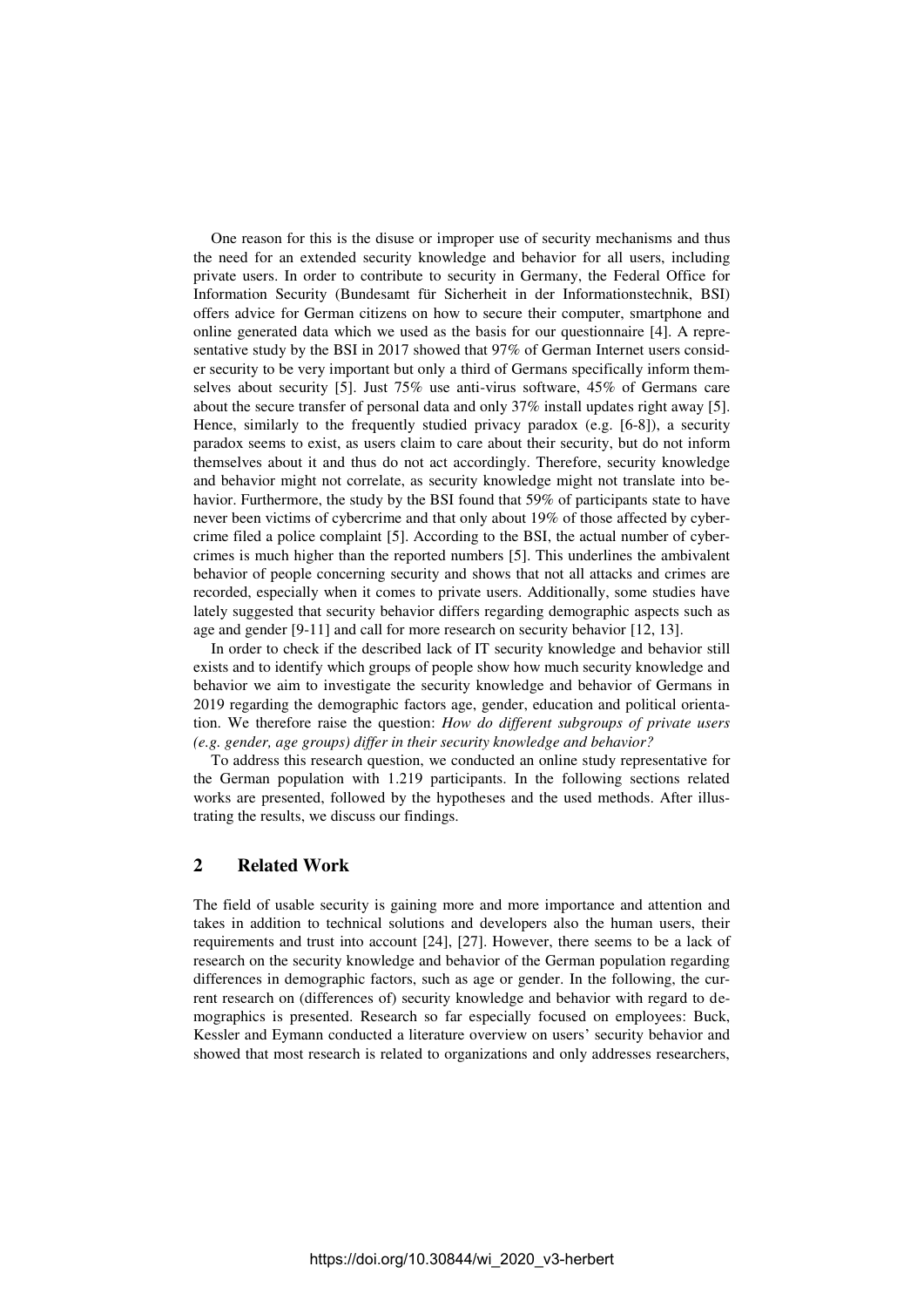but not practitioners or users [12]. Additionally, Li and Siponen called for more research on private users' security behavior, as the devices of private users should be secured and are a potential breeding ground for attacks on companies and the distribution of illegal material [13].

Concerning the aspect of age, gender and experience with IT some research has been conducted on differences concerning IT knowledge, use of IT and security behavior (e.g: [9], [12], [16-18]). Women were found to have on average less IT knowledge and experience and to be more anxious to use these technologies than men [19-22]. These findings are to some extent in line with Anwar et al. [9], who studied gender differences in security behavior of employees in the USA and found that gender had only a small effect on self-reported security behavior, but some effect on prior experience, with men having more prior experience with computers. Additionally, McGill and Thompson [11] found that women had a significantly lower level of security behavior and Gratian et al. [10] found gender to be a predictor for good security behavior and age to also play a role, as people between 18-25 reported weaker password generation and women reported weaker updating behavior than men. On the other hand, studies have also found women to have more security concerns than men [23, 24]. Other studies already highlighted differences in demographics concerning phishing attacks [20], [22], [25, 26] in particular that women and young people between 18-25 were more receptive to phishing attacks and that young people were more likely to share their passwords. Furthermore, people who shared their passwords had less security knowledge than those who did not share their password. Other studies have already shed light on differences of women, men and age groups with regard to their IT use and (aspects of their) security behavior [9], [11–14], [19, 20], [22], [25]. Furnell, Bryant and Phippen found in their study with over 400 participants in the UK that, although the participants used many of the relevant safeguards (e.g. firewall, anti-virus software, anti-spyware), especially novice IT private users mentioned a lack of knowledge and confidence to protect themselves from cyber-attacks [18]. They also found that many advanced users do not demonstrate effective security practices, for example by not performing regular updates [18]. This is in line with the findings of Schmidbauer-Wolf, Herbert and Reuter, who suggest that people with high security knowledge do not necessarily show better security behavior [27].

Summarizing these findings, the mentioned studies imply that even people with security knowledge do not show high security behavior and that women show less security knowledge, experience and behavior than men do, but have more security concerns. Besides, young people seem to show less security behavior than old people and those with security knowledge do not necessarily show high security behavior. As the mentioned studies were mostly conducted in English-speaking countries and differences in e.g. the privacy behavior of people form the USA and Germany have been revealed [28], this study focuses on the German population. Furthermore, as aspects such as education and political orientation have not yet been studied with regards to their impact on security knowledge and behavior, we include these as demographic factors.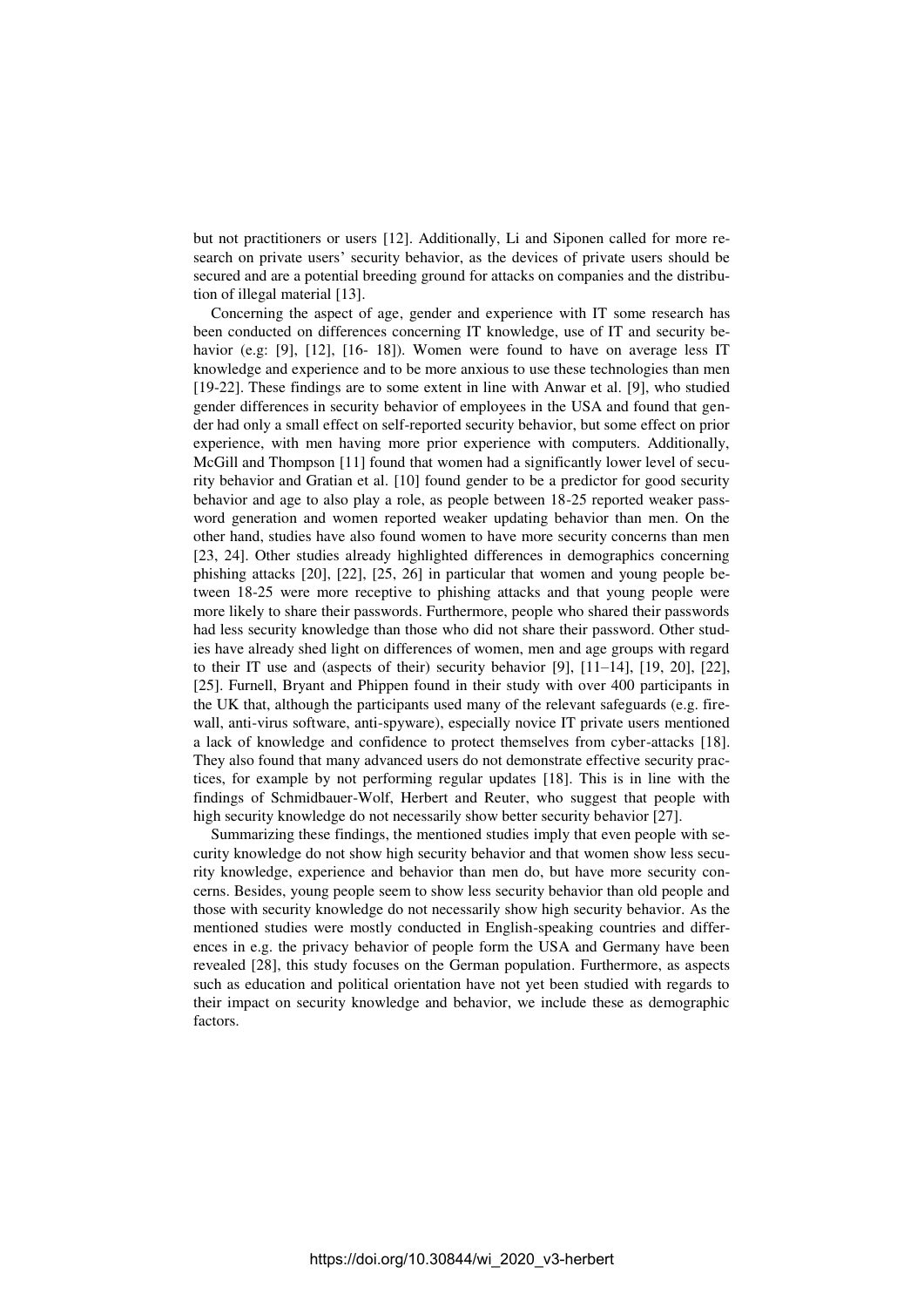## **3 Hypotheses**

In order to fill the mentioned gap, this study investigates the security knowledge and behavior of private users in Germany in consideration of the demographic factors gender, age, education and political orientation. In this study we define *private users* as people who use information and communication technology, like computers and the Internet for their personal use. In addition to the already investigated demographics as age and gender, the present study also takes education and political orientation into account. We added these variables to get a better understanding in which groups security knowledge and behavior differs and because these aspects were not considered previously. Education seems to be a suitable variable, as security trainings could be conducted for different school forms and should take possible differences in education into account. Political orientation as a potential influence on security knowledge and behavior seems to be interesting, because different ideologies might lead to a different perceived vulnerability in regard to security. Furthermore, most of the studies mentioned above were conducted in the USA or the UK and not all of them are representative and/or quantitative, which implies the need for a representative quantitative study in Germany. Therefore, we investigate differences in security knowledge for gender, age, education and political orientation as well as differences in security behavior for gender, age, political orientation and security knowledge. Additionally, we want to assess whether security knowledge and security behavior correlate in order to further investigate the security-paradox explained above. We thus postulate the following hypotheses:

**H1:** There are differences in security knowledge between the different categories of gender, age, education and political orientation**.** 

There are differences in security knowledge between…

**H1.1:** … men and women.

**H1.2:** … old and young people.

**H1.3:** … people with different education.

**H1.4:** … people with different political orientation.

**H2:** There are differences in security behavior between the different categories of gender, age, education, political orientation and security knowledge.

There are differences in security behavior between…

**H2.1:** … men and women.

**H2.2:** … old and young people.

**H2.3:** … people with different education.

**H2.4:** … people with different political orientation.

**H2.5:** … people with different security knowledge

**H3:** Knowledge of security and security behavior correlate.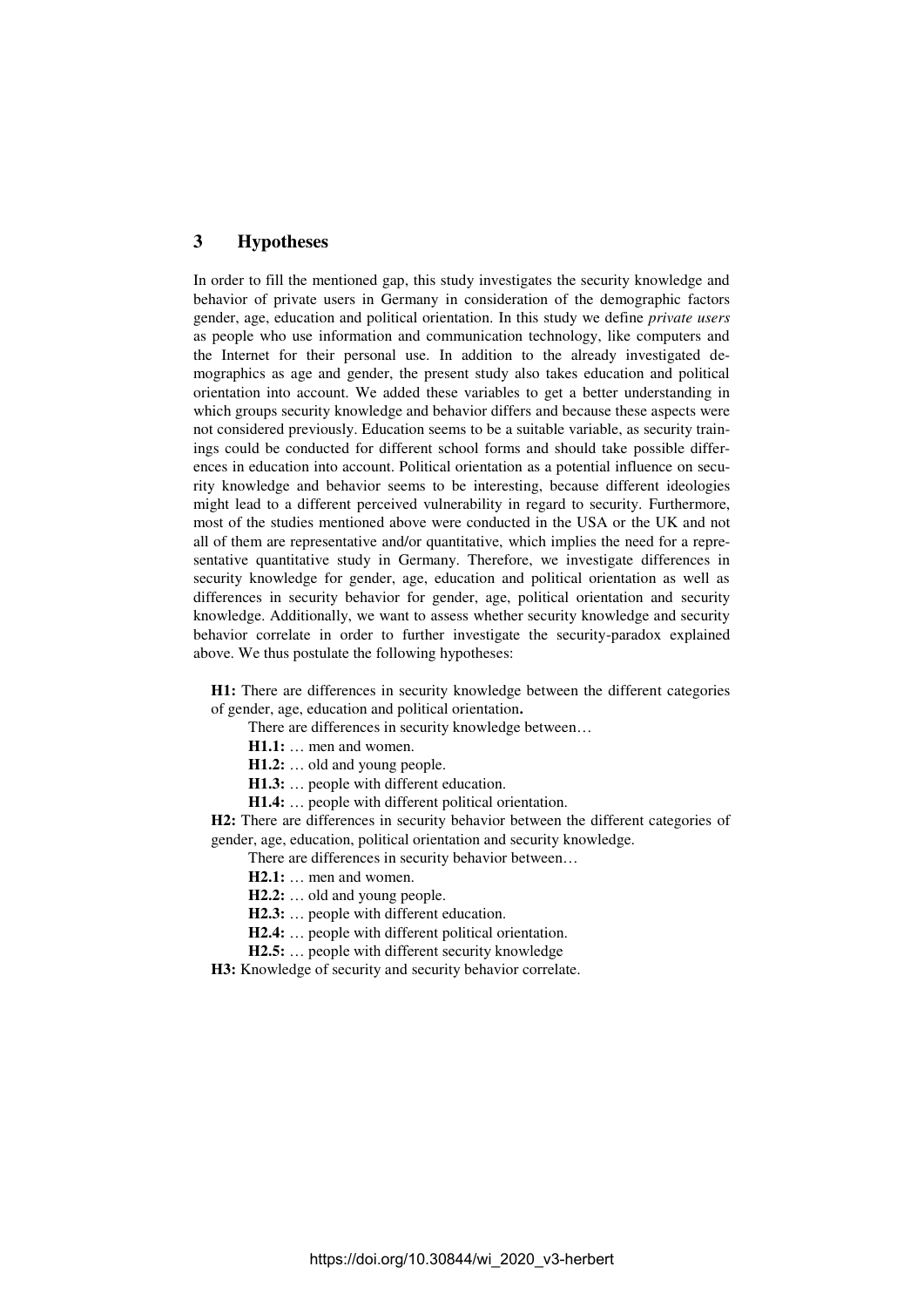## **4 Method**

#### **4.1 Study Design and Participants**

To assess the security knowledge and behavior of the German population, a representative online survey was conducted in May 2019, using LimeSurvey and the ISOcertified panel provider GapFish (Berlin). Our overall survey included 5 questions related to security behavior and knowledge (questions 8-11 and 14 in the overall survey). The sample  $(N = 1.219)$  was adapted to the distribution of age, region and education according to the general German population [29-31] and participants were exclusively recruited in Germany based on the mentioned criteria. Therefore, we assume that the sample consisted of only Germans. The sample covers an age-range from 14 to 87 years, of which 52% are women and 48% are men.

The BSI advises users, among other things, to use virtual private networks (VPNs), as well as to install updates for the operating system right away, to use an anti-virus software, to use different passwords for different services, to be cautious with attachments of emails, and to use end-to-end encrypted communication [4],[32]. Therefore, we developed the survey questions according to these recommendations. Participants had to answer questions concerning their knowledge and use of different security enhancing mechanisms such as anti-virus software and VPNs. The questions were grouped to form three categories: *security knowledge* (1), *dichotomous security behavior* (2) and *security behavior* (3). For security knowledge participants had to indicate their familiarity with data exploitation, phishing, email encryption and different operating systems. We asked for familiarity with these security threats and actions as they were heavily discussed in the media and are part of security reports and how-to instructions of German federal institutions [3], [5]. This category was measured on a 5-point rating scale by Rohrmann, ranging from *1 – I disagree* to *5* – *I strongly agree* [33]. For the measurement of security behavior, we conducted two different scales. The first scale (*dichotomous security behavior)* was meant to function as an icebreaker and was therefore measured on a dichotomous scale (*yes, no*) to provide participants a low-threshold introduction to the topic and is thus only analyzed descriptively with frequencies. In psychological questionnaire design, it is often suggested to use icebreaker items to ease participants into a questionnaire [34]. This scale (2) covers, among other things, end-to-end encryption of email and anti-virus software. The second security behavior scale (3) comprises topics like using different browsers, email addresses and passwords for different online services, installing updates directly as well as changing the default settings of apps. It was measured on a 5-point rating scale by Rohrmann, ranging from  $1 - I$  disagree to  $5 - I$  strongly agree [33]. Like the other security behavior questions, these are also conducted accordin to security actions recommended for private users by the German state [4]. To get more reliable answers, the option *no response* was provided for all questions of all categories for participants who may be unable or unwilling to answer the questions. The questions were posed in German to avoid distortions due to misunderstanding.

The aim of this study is to evaluate differences in security knowledge and behavior of the German population with regard to demographics like age and gender. Hence,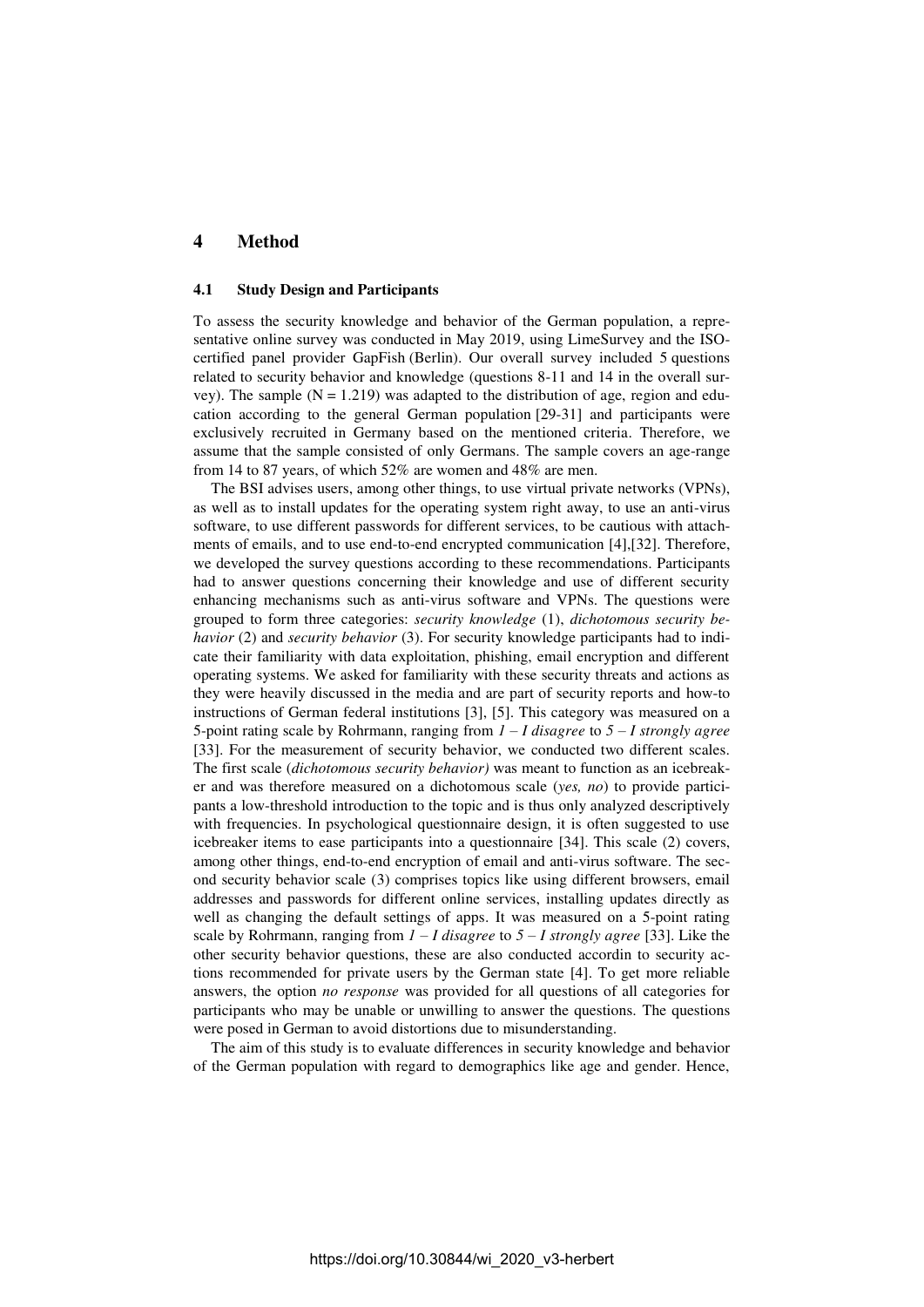questions about gender, age, education and political orientation are also included in the survey. To avoid missing values for the latter, we do not ask for involvement in a political party, but for the political orientation on a left to right spectrum (*left-wing, fairly left-wing, in between, fairly right-wing, right-wing*).

#### **4.2 Analysis**

The software tools Microsoft Excel and RStudio Version 3.5.3 were used for the analysis. Answers with the rating *no response* were removed from the data and excluded from the analysis as missing values. Initially, we conducted a descriptive analysis for the categories. For categories 1 and 3, security knowledge and security behavior, a score per person was calculated, they were considered as scales and their reliability was investigated by the internal consistency (Cronbach's Alpha). We grouped participants into age categories, according to the representative quotas provided by GapFish:  $\langle 29, 30-39, 40-49, 50-59, \rangle$  60. Similarly, we proceeded with education, which we grouped into three categories: *low* (no degree and German Hauptschuldegree), *medium* (German Realschul-degree) and *high* (Highschool & University degree). All 5-point scaled questions are viewed as interval-scaled. As the sample consisted of more than 30 participants, an approximate normal distribution of the data can be assumed and statistical procedures that require normal distribution can be performed [35]. To test hypotheses one and two, t-Tests for gender and ANOVAS – or in case of heterogeneous variances Welch-Tests – in combination with post-hoc tests (Tukey's HSD-Test with Bonferroni correction) were conducted for age, education, political orientation and security knowledge (the latter only for H2). Hypothesis H3 was tested with the Pearson product-moment correlation. Since all tests were performed with the same sample, the 5% - alpha level was corrected via the Bonferroni-Holm method for all tests [36].

#### **5 Results**

#### **5.1 Descriptive Analysis**

First, the internal consistency of Cronbach's Alpha was analyzed for the scales security knowledge and security behavior and showed only moderate values of  $r = .65$  and  $r = .60$ . Usually, the internal consistency can be considered as acceptable from around  $r = 70$  [37]. The lower internal consistency could result from too few and heterogeneous questions but is not considered as problematic for this study since the mean values of groups (e.g. women and men) are taken into account and are not strongly affected by measurement errors affiliated with individual score [37].

Before assessing the results of the hypothesis testing and providing an overview of the amount of knowledge as well as the use of security, we start by analyzing the frequencies of the answers of each of the three categories. All results are based on self-reports by participants. [Figure 1](#page-6-0) shows the percentage frequencies for the *security knowledge* questions. Most participants are unfamiliar with data exploitation, 25% are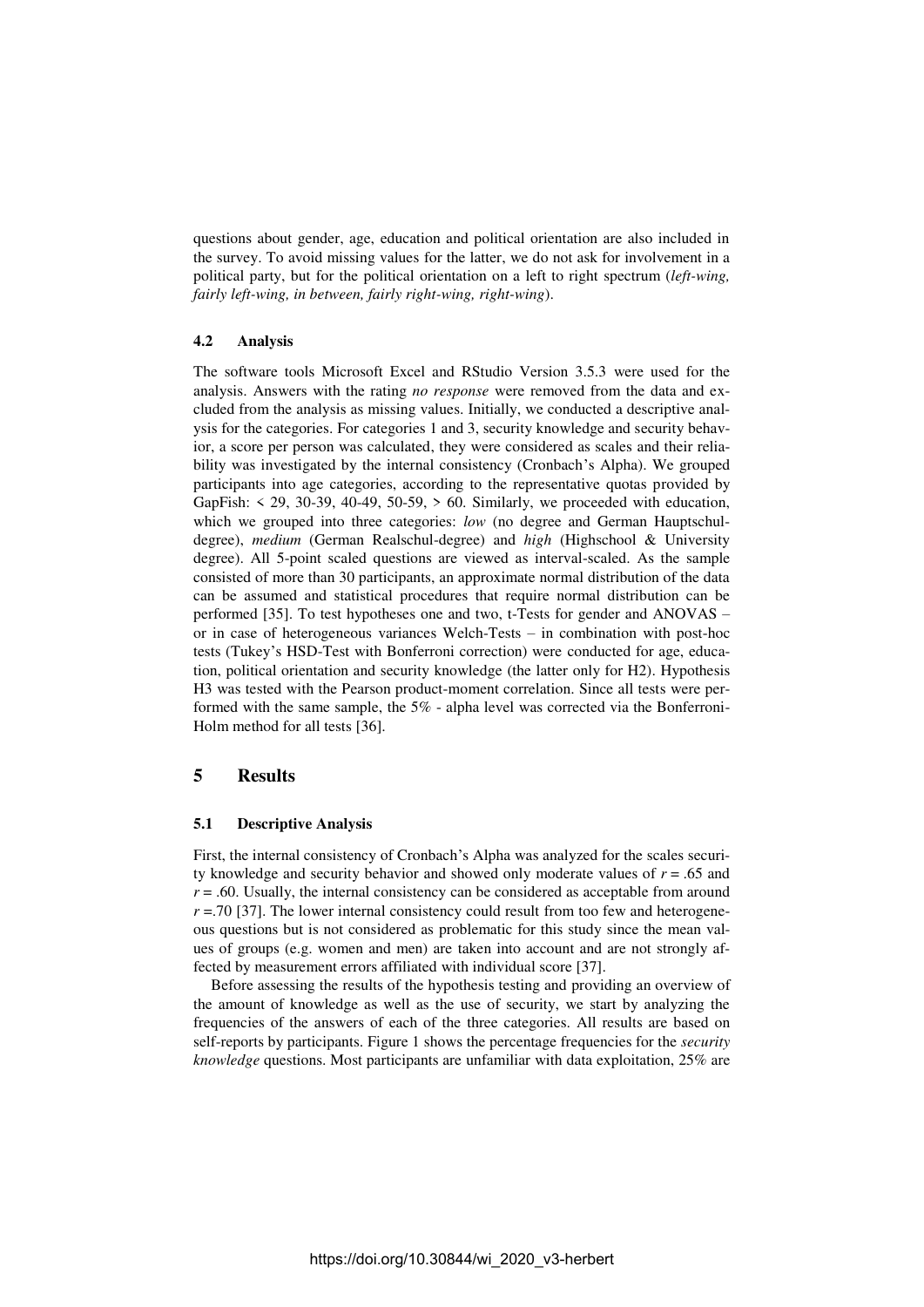completely unfamiliar with phishing and 17% do not at all think that the choice of an operating system influences their data security. However, many participants know that mechanisms for encrypting emails do exist.



**Figure 1.** Percentage frequencies for the questions of the *security knowledge* category, N = 1.219.

<span id="page-6-0"></span>[Figure 2](#page-6-1) shows the participants expressions of what we call *dichotomous security behavior*. Most people use an anti-virus software, followed by a protected e-mail provider and an end-to-end encryption of e-mails. The least popular security behavior with only 20% of the asked people using it for their personal computer. is the VPN client. 30% of the participants did not know what a VPN client is.



**Figure 2.** Percentage frequencies for the questions of the *dichotomous security behavior* category, N = 1.219.

<span id="page-6-1"></span>[Figure 3](#page-7-0) shows the percentage frequencies for *security behavior*. More than half of the participants (54% and 61%) fairly or strongly agree to use different passwords for each online service and install updates for their operating system as soon as possible. Only 13% of the asked participants fairly or strongly agree to use different email addresses for different online services, while 70% do not or hardly agree to do so, making this the least used security behavior. The second least applied behavior is using different browsers for online banking and other online services (with 61% participants not or hardly agreeing to this statement).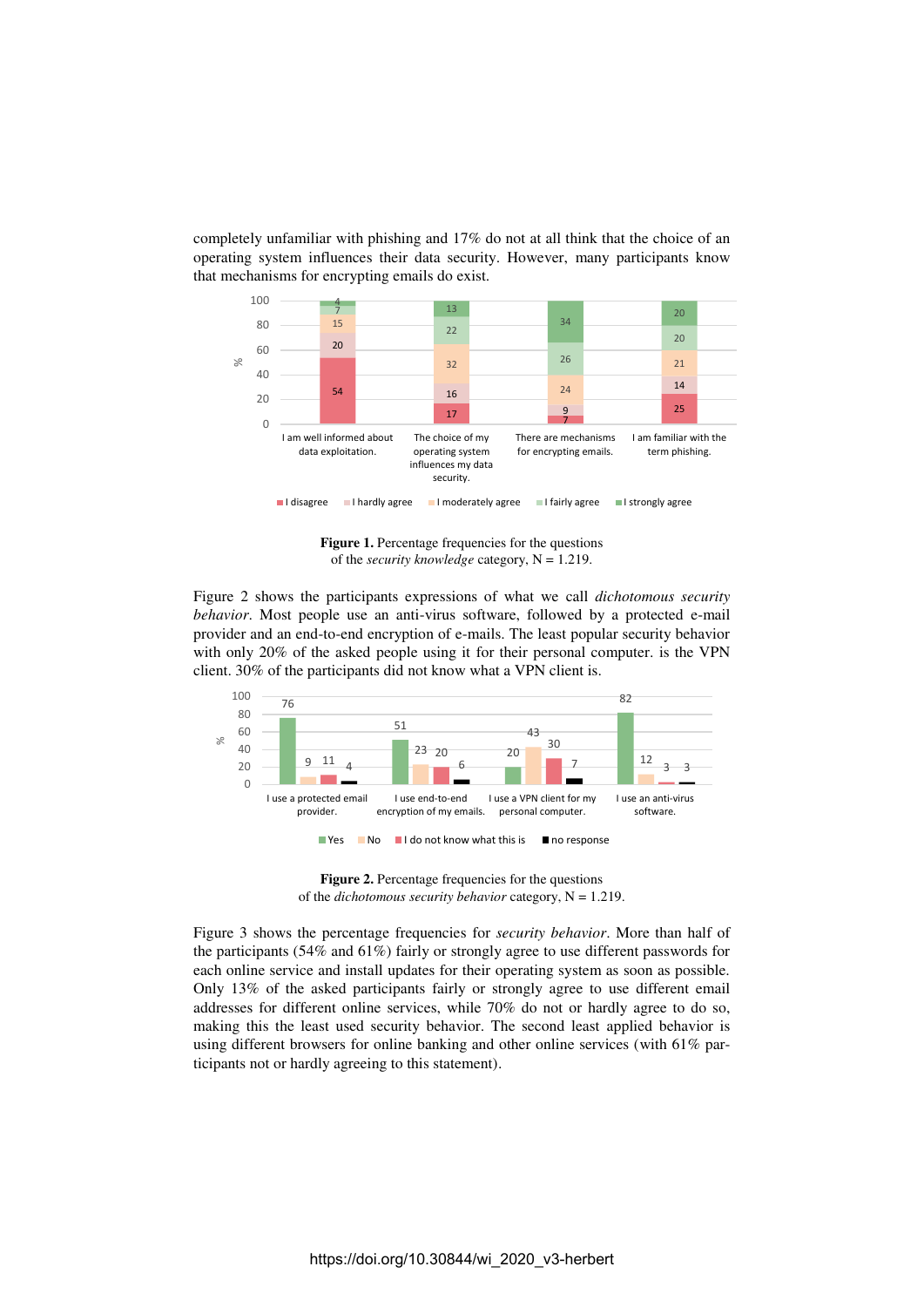

**Figure 3.** Percentage frequencies for the questions of the *security behavior* category, N = 1.219.

<span id="page-7-0"></span>We did also investigate how many people have high (score value > 3.5), moderate (score value between 2.5 and 3.5) and low (score value < 2.5) security knowledge and behavior. The moderate category contains the most participants, which can be viewed in [Figure 4.](#page-7-1) The least participants indicated high security knowledge and behavior.



<span id="page-7-1"></span>Figure 4. Percentage frequencies for high, low and moderate security knowledge and behavior.

Subsequently, the results for the different tests per hypothesis are presented for the significant variables. The results for all tested variables can be found in Appendix-Table 1 Overall, the scores for the categories security knowledge (*M* = 2.84, *SD* = .98) and security behavior ( $M = 2.91$ ,  $SD = .87$ ) are only moderate (see Appendix-Table 2).

#### **5.2 Hypothesis Testing**

**H1: There are differences in security knowledge between the different categories of gender, age, education and political orientation.** Starting with H1.1 we found a slight difference between women and men in their security knowledge value. Participants of both genders showed only moderate security knowledge, with men  $(M =$ 3.05,  $SD = .93$ ) having a higher value than women ( $M = 2.64$ ,  $SD = .98$ ). The con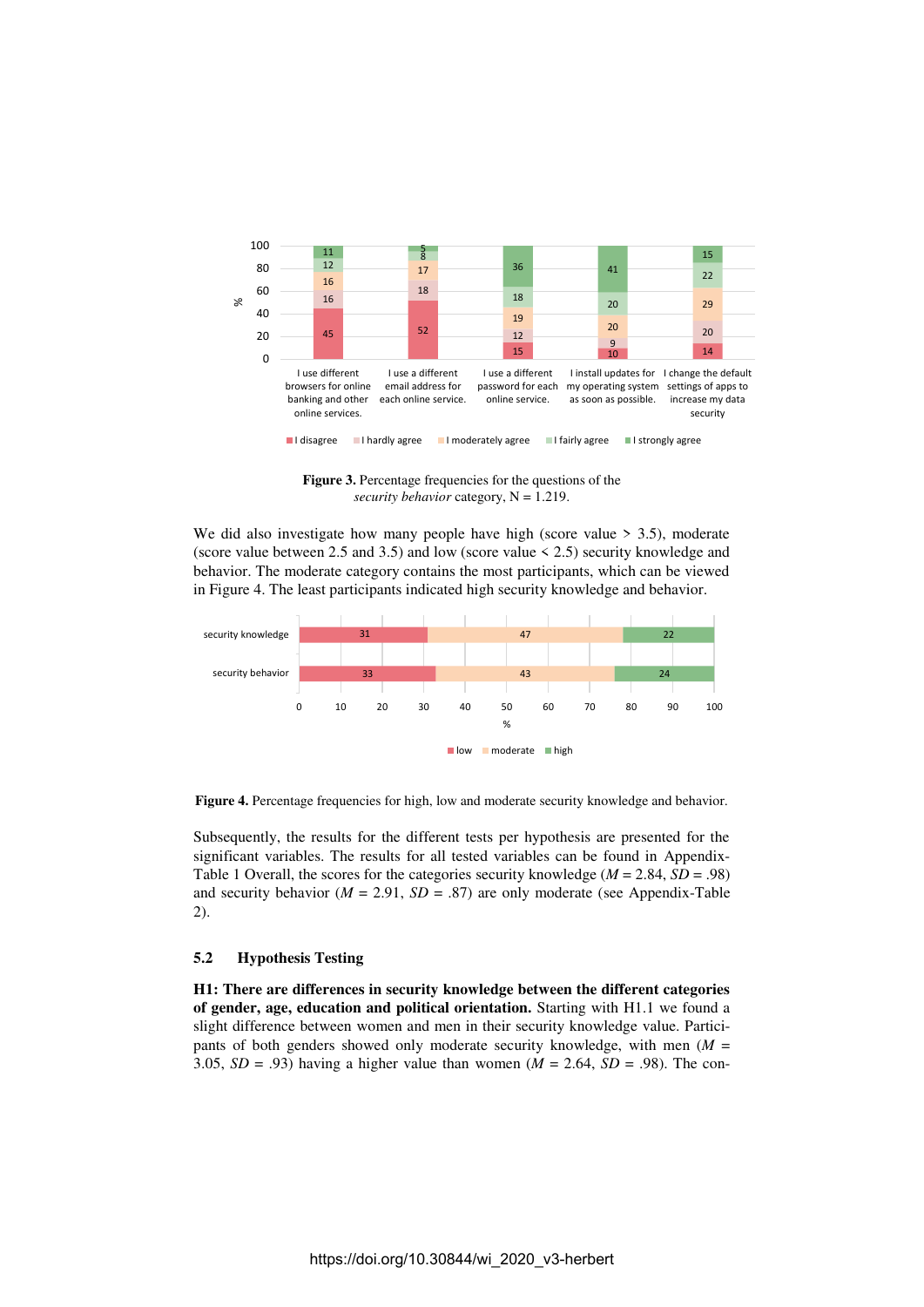ducted t-Test showed that this difference is significant ( $t$  (1179) = 7.23,  $p < .001$ ,  $\alpha$  = .0063). However, no significant differences were found between younger and older people (H1.2). For H1.3 we found differences in the security knowledge score for people with different education levels and different political orientation. Participants with high education ( $M = 3.12$ ,  $SD = .91$ ) showed the highest security knowledge score, followed by participant with medium education ( $M = 2.85$ ,  $SD = .94$ ) and low education ( $M = 2.67$ ,  $SD = 1.01$ ). The conducted ANOVA showed that these differences are statistically significant ( $F(2, 40.6) = 21.82$ ,  $p < .001$ ,  $\alpha = .0071$ ). The posthoc test showed significance for all comparisons: High-low (*p* < .001), high-medium  $(p \le 0.001)$  and medium-low  $(p \le 0.05)$ . The differences in the security knowledge score for people with different political orientation can be found in [Table 1,](#page-8-0) with the highest values for participants, who considered themselves fairly left-wing or fairly rightwing (H1.4). The ANOVA showed a significant result (*F* (4, 856) = 3.47, *p* = .0083, α  $= .01$ ).

<span id="page-8-0"></span>**Table 1.** Table for mean values and standard deviation of the security knowledge score per political orientation.

| <b>Political Orientation</b> | Mean value $(M)$ | <b>Standard deviation (SD)</b> |
|------------------------------|------------------|--------------------------------|
| Left-wing                    | 2.91             | 1.09                           |
| Fairly left-wing             | 3.02             | .88                            |
| In the middle                | 2.82             | .92                            |
| Fairly right-wing            | 3.05             | .90                            |
| Right-wing                   | 2.58             | .99                            |

**H2: There are differences in security behavior between the different categories of gender, age, education, political orientation and security knowledge.** For hypothesis 2 differences in security behavior were investigated with regard to gender, age, education, political orientation and security knowledge. No significant differences in security behavior were found between men and women as well as between people with different education levels and different political orientation (H2.1, H2.3, H2.4). However, we found differences in security behavior between age groups, which can be found in [Table 2](#page-9-0) (H2.2). The lowest mean value ( $M = 2.74$ ) was found for participants younger than 29 and the highest mean value  $(M = 3.01)$  for participants between 50 and 59 years. All security behavior values are only moderate, as the scale ranged between 1 (no security behavior) and 5 (strong security behavior). The ANOVA showed a significant result (*F* (4, 1197) = 3.49, *p* = .0071, *α* = .0083). In line with the mean values, the subsequent post-hoc test showed significant differences in security behavior between participants younger than 29 and those being between 50- 59 years old ( $p = .003$ ).

Differences in security behavior were also found between participants with different levels of security knowledge (H2.5). Following our assumption, people with high security knowledge showed the highest value of security behavior  $(M = 3.39, SD =$ 0.80), followed by people with moderate security knowledge  $(M = 2.96, SD = 0.76)$ and those with little security knowledge  $(M = 2.50, SD = 0.79)$ . The conducted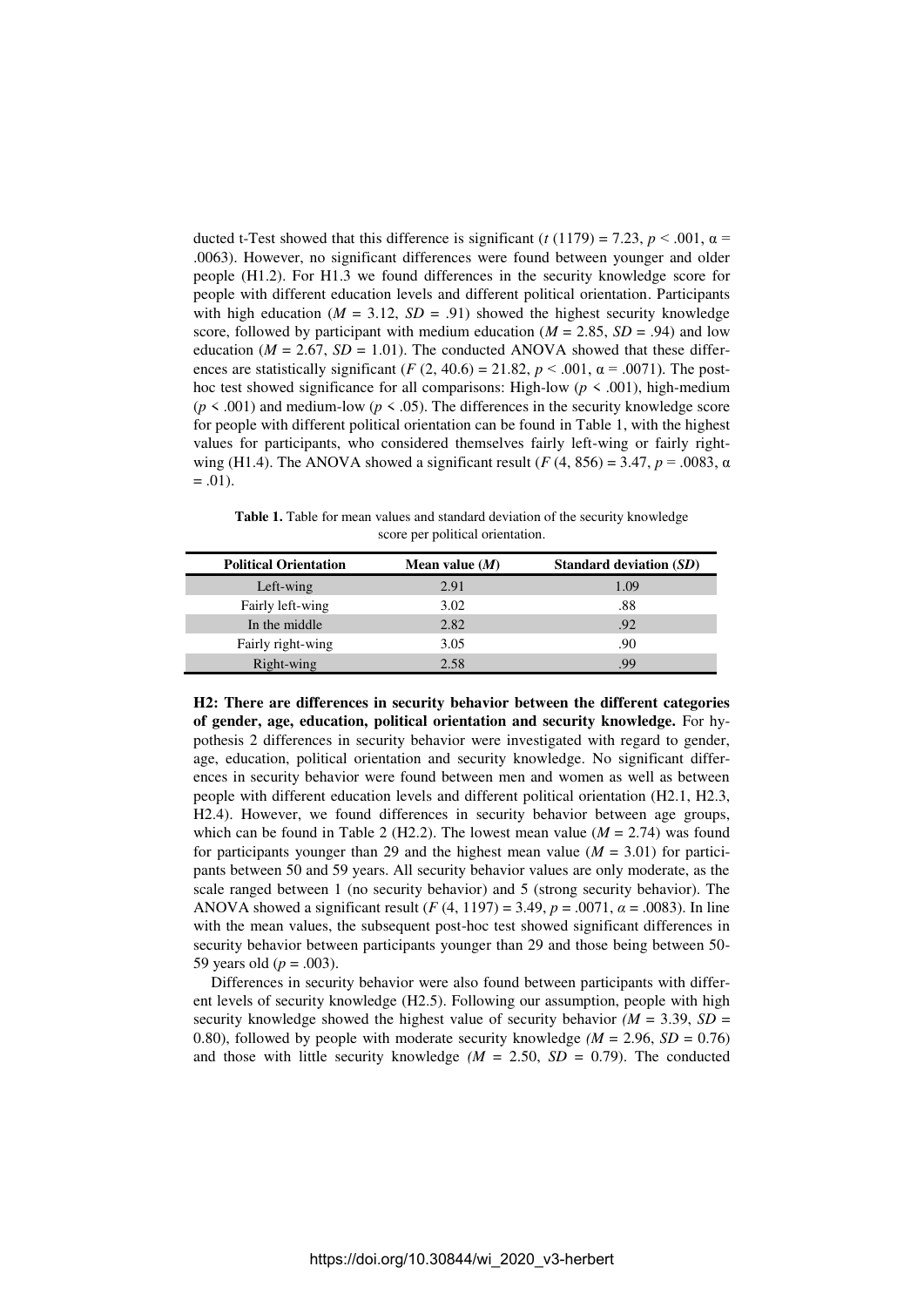<span id="page-9-0"></span>Welch-Test  $(F (2, 600.16) = 85.30, p \le 0.001, \alpha = 0.005)$  and the post-hoc test showed, in line with the mean values, that all group differences, high-moderate, high-little, moderate-little, are significant ( $p \le .001$ ).

|                | security behavior score |                         |  |
|----------------|-------------------------|-------------------------|--|
| Age (in years) | mean value $(M)$        | standard deviation (SD) |  |
| $\leq$ 29      | 2.74                    | .80                     |  |
| $30 - 39$      | 2.96                    | .88                     |  |
| $40 - 49$      | 2.91                    | .87                     |  |
| $50 - 59$      | 3.01                    | .88                     |  |
| > 60           | 2.90                    | .91                     |  |

**Table 2.** Table for mean values and standard deviation of the *implicit security behavior* score per age category

**H3: Knowledge of security and security behavior correlate.** To test H3 a Pearson product-moment correlation was calculated with the values of security knowledge and security behavior. The correlation was moderate and positive with  $r = .40$  as well as significant ( $p \le 0.001$ ). [Figure 5](#page-9-1) shows the scatter plot with a lowess curve for the correlation.



<span id="page-9-1"></span>Figure 5. Scatterplot with lowess curve for the correlation of security knowledge and security behavior.

## **6 Discussion**

**Overall Security Knowledge and Behavior** The results show that people in Germany indicate to have moderate security knowledge and behavior which supports the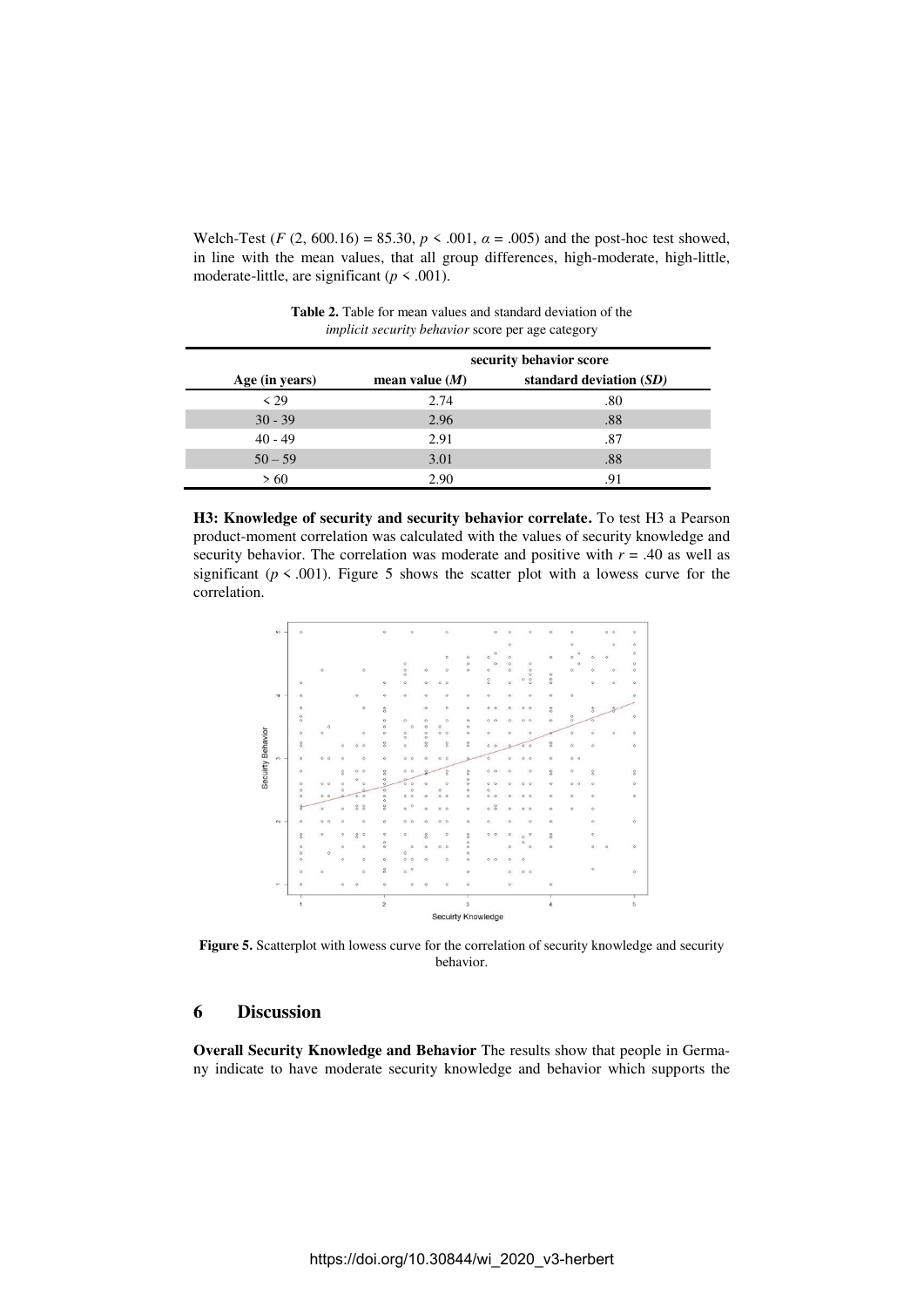findings of the BSI [5]. Most people in Germany do not seem to follow the recommendations by the BSI [4], as only 40% are (fairly or strongly) familiar with the term phishing, only 20% use VPNs, only 37% fairly or strongly agree to changing the default settings of apps and only around 54% fairly or strongly agree to use different passwords for different online services or run updates for their operating system right away. As suggested earlier, there is still a great need and ample scope for security training of private users. Therefore, the online instructions by the BSI do not seem to help people to behave secure, actual hands on trainings (e.g. in school or adult education) are needed. Additionally, most people (47%, and 43%) stated to have moderate security knowledge and behavior and these two scales correlate moderately. Therefore, our considerations concerning a security-paradox, similar to the privacy-paradox were not confirmed. In our case, users with a higher security knowledge do also behave more secure than those with less knowledge (H2). However, there is a gap between the users perceived need for security, which other studies found to be high [5] and the self-assed security knowledge and behavior, which is overall only moderate. Additionally, it is nor clear if the self-reported and the actual security knowledge and behavior correspond.

**Security Knowledge.** Our results are in line with previous studies, showing that women have less security knowledge than men [10,11], [21]. Additionally, we found people with a higher education to have slightly but significantly more security knowledge than people with a lower education. Political orientation also has an influence on the security knowledge of German private users. We can state that those who considered themselves fairly left-wing and fairly right-wing show the highest scores of security knowledge. Therefore, people having a moderate right- or left-wing political orientation seem to have higher security knowledge, which needs to be investigated further. The aspect age does not have an influence on the security knowledge of German private users. Overall, 47% of participants indicated to have moderate security knowledge. This might partly be due to social desirability to be informed about security. However, 22% indicated to have high security knowledge and 31% stated to have low security knowledge. Further investigation concerning these groups needs to be carried out with regard to questions such as why they have high, moderate and low knowledge and how high knowledge can be achieved.

**Security Behavior**. Our findings for security behavior are somewhat in line with previous studies, as we also found young people  $(\leq 29)$  to show little but significant less security behavior than older people (50-59) [10], [22], [25]. We found that people with a higher level of security knowledge show significantly, albeit only slightly more security behavior than people with moderate and little security knowledge. We also found people with moderate security knowledge to show significantly, albeit only slightly more security behavior than people with little security knowledge. Additionally, we found security knowledge and security behavior to correlate positively moderate and significant, which somehow contradicts the findings of Schmidbauer-Wolf et al. [27], as this means more security knowledge is associated with more security behavior. The aspects gender, education and political orientation do not have a significant influence on the security behavior of German private users. Overall, 43% of participants reported to show moderate security behavior, 32% stated to show low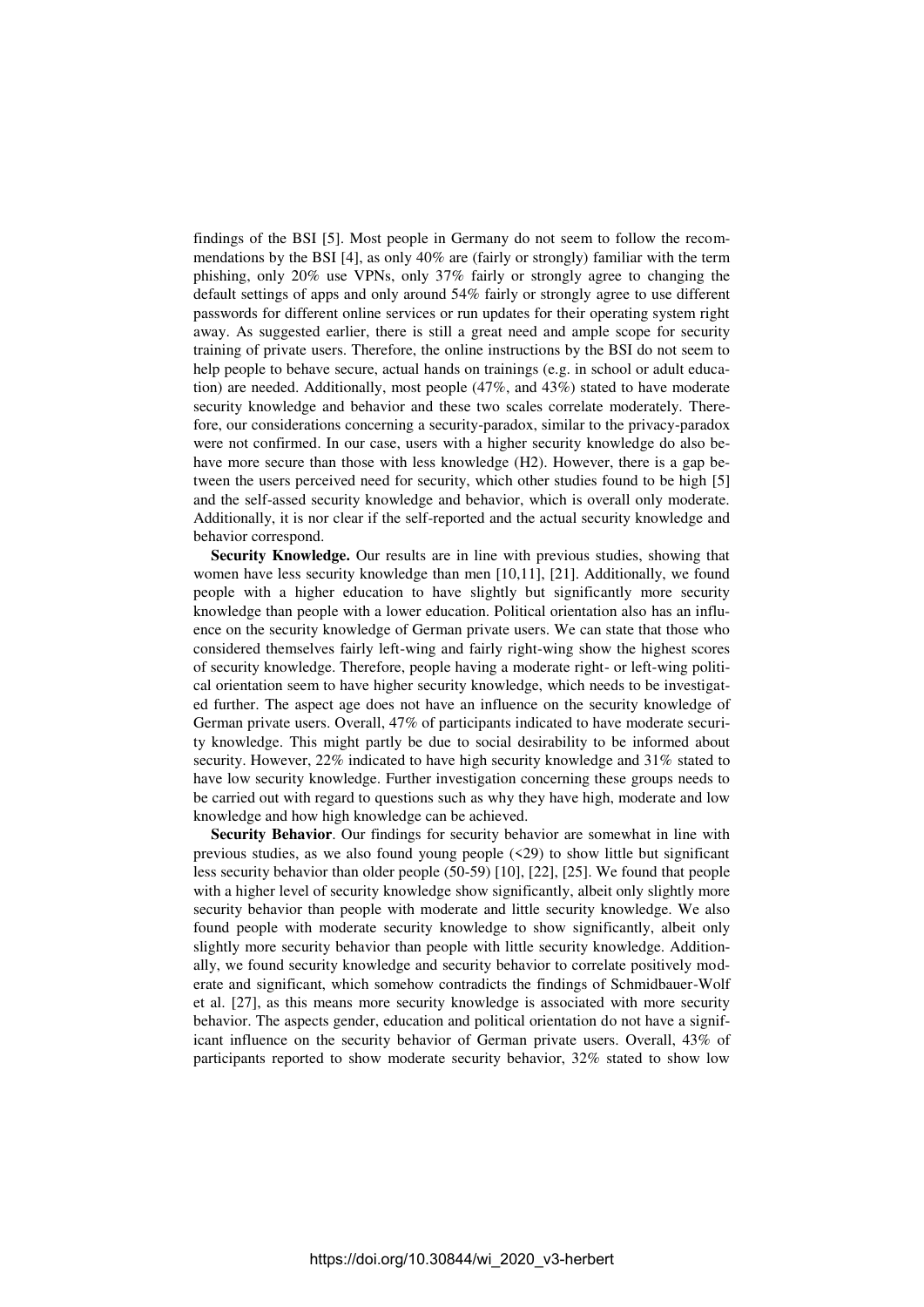security behavior and 24% indicated to show high security behavior. Further investigation is needed on how these 24% achieved high security behavior and if those who show little security behavior can be assisted to act in a more secure way.

Overall, the results suggest that women know less about security, but do not significantly show less security behavior than men and therefore somehow compensate knowing less. This finding is partly in line with those of related research mentioned before ([10, 11], [23, 24]). Furthermore, age does not play a role for security knowledge but young people (<29) show less security behavior than older people (50- 59), which means the security knowledge of young people is not well transferred into behavior. Consequently, research on how knowledge transfers into security behavior is needed. As we found in addition, security knowledge and behavior to correlate only moderately, other factors than knowledge seem to influence security behavior. The effort or the degree of usability of the security mechanism could be such factors [38]. Further research should investigate other factors for increased security knowledge and behavior.

**Limitations.** The survey questions to measure the four dimensions are based on the recommendations of the BSI [4] but were developed by ourselves and showed only less than acceptable reliability. Therefore, the questions should be reviewed. In addition, the survey only covers self-disclosure of the participants which may not represent the full truth. The fit of self-reported security behavior to actual security behavior should be studied. Our research also lacks qualitative information, about why people show only moderate security knowledge and behavior.

## **7 Conclusion**

We conducted a representative (N=1.219) and quantitative survey with German citizens about their security knowledge and behavior based on recommendations for IT security for private users by the BSI. This study shows that German private users state to have only moderate security knowledge and security behavior, with women having less security knowledge than men and highly educated people having more security knowledge than those with a lower education. German private users younger than 29 show less security behavior than those between 50 and 59 years and people with higher security knowledge state more security behavior than people with less security knowledge. Therefore, the security knowledge of German private users should be enhanced in order to increase security. Since the overall scores for security knowledge and security behavior are only moderate and security knowledge is correlated with security behavior, it does seem helpful to educate people in regard to security, for them to secure their data better. These education and training programs should fit the target group. Our study shows that especially, women and lower educated people are target groups for security knowledge education. Younger people form the target group for trainings that help to transfer security knowledge into behavior. Exploring why fairly left- and right-wing oriented people have a higher security knowledge could also help in identifying more concise target groups and contents.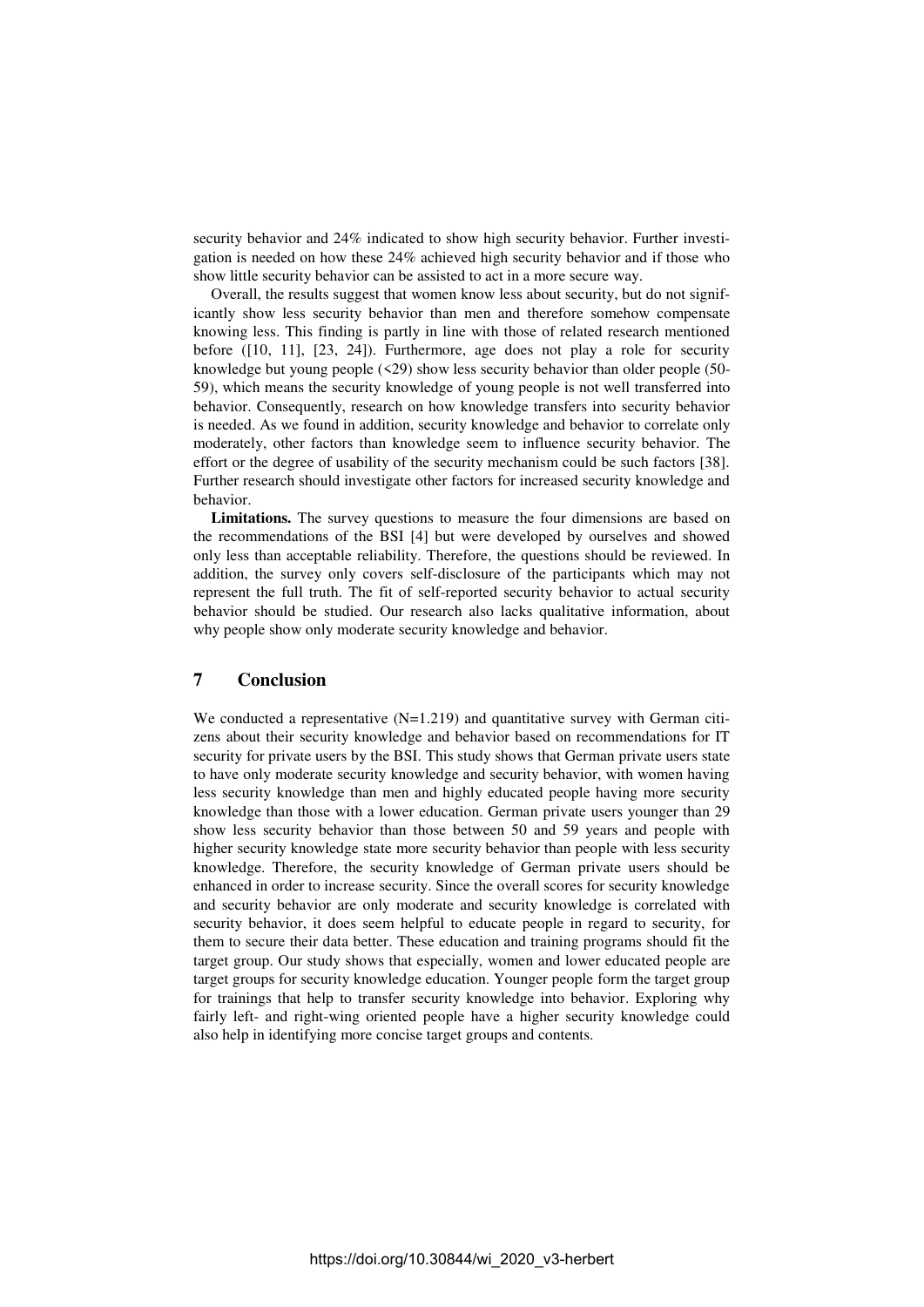Despite these insights, the reasons for the lack of security knowledge and behavior are unclear and should be investigated in further studies. Additionally, a focus should be on how to educate and train private users for an increased security knowledge and resulting behavior, as well as on how security knowledge best transfers into secure behavior. This research should also take the differences found in this study into account and focus on customizing the education to the target group. Further research should also inspect the actual not self-reported security behavior of Germans and the questions used here should be analyzed with regard to their reliability and validity.

**Acknowledgements**: This research was funded by the German Federal Ministry of Education and Research (BMBF) and by the Hessen State Ministry for Higher Education (HMWK) within the National Research Center for Applied Cybersecurity ATHENE and by the Deutsche Forschungsgemeinschaft (DFG) – SFB 1119 (CROSSING) – 236615297 as well as GRK 2050 (Privacy & Trust) – 251805230.

#### **References**

- 1. ARD/ZDF Onlinestudie 2018 | ARD/ZDF-Medienkommission, http://www.ard-zdfonlinestudie.de/ardzdf-onlinestudie-2018/.
- 2. Knirsch, R.: Telekom legt aktuelle Zahlen zur Cybersicherheit vor | Deutsche Telekom, https://www.telekom.com/de/medien/medieninformationen/detail/telekom-legt-aktuellezahlen-zur-cybersicherheit-vor-573046, last accessed 2019/07/29.
- 3. Bundeskriminalamt: Cybercrime Bundeslagebild 2017. , Wiesbaden (2018).
- 4. Bundeamt für Sicherheit in der Informationstechnik: Surfen, aber sicher! Basisschutz leicht gemact. , Bonn (2016).
- 5. Bundesamt für Sicherheit in der Informationstechnik (BSI): Die Lage der IT-Sicherheit Deutschland 2018. , Bonn (2018).
- 6. Acquisti, A., Brandimarte, L., Loewenstein, G.: Privacy and human behavior in the age of information. Science (80-. ). 347, 509–514 (2015). https://doi.org/10.1126/science.aaa1465.
- 7. Jensen, C., Potts, C., Jensen, C.: Privacy practices of Internet users: Self-reports versus observed behavior. Int. J. Hum. Comput. Stud. 63, 203–227 (2005).
- 8. Norberg, P.A., Horne, D.R.: The Privacy Paradox: Personal Information Disclosure Intentions versus Behaviors. J. Consum. Aff. 41, 100–126 (2007).
- 9. Anwar, M., He, W., Ash, I., Yuan, X., Li, L., Xu, L.: Gender difference and employees' cybersecurity behaviors. Comput. Human Behav. 69, 437–443 (2017).
- 10. Gratian, M., Bandi, S., Cukier, M., Dykstra, J., Ginther, A.: Correlating human traits and cyber security behavior intentions. Comput. Secur. 73, 345–358 (2018).
- 11. McGill, T., Thompson, N.: Gender Differences in Information Security Perceptions and Behaviour. In: 29th Australasian Conference on Information Systems. pp. 1–11. , Sydney (2018).
- 12. Buck, C., Kessler, T., Eymann, T.: Nutzerverhalten als Teil der IT-Security ein IS-Literaturüberblick. Proc. der 12. Int. Tagung Wirtschaftsinformatik. 1115–1130 (2015).
- 13. Li, Y., Siponen, M.: A call for research on home users' information security behaviour. PACIS 2011 - 15th Pacific Asia Conf. Inf. Syst. Qual. Res. Pacific. (2011).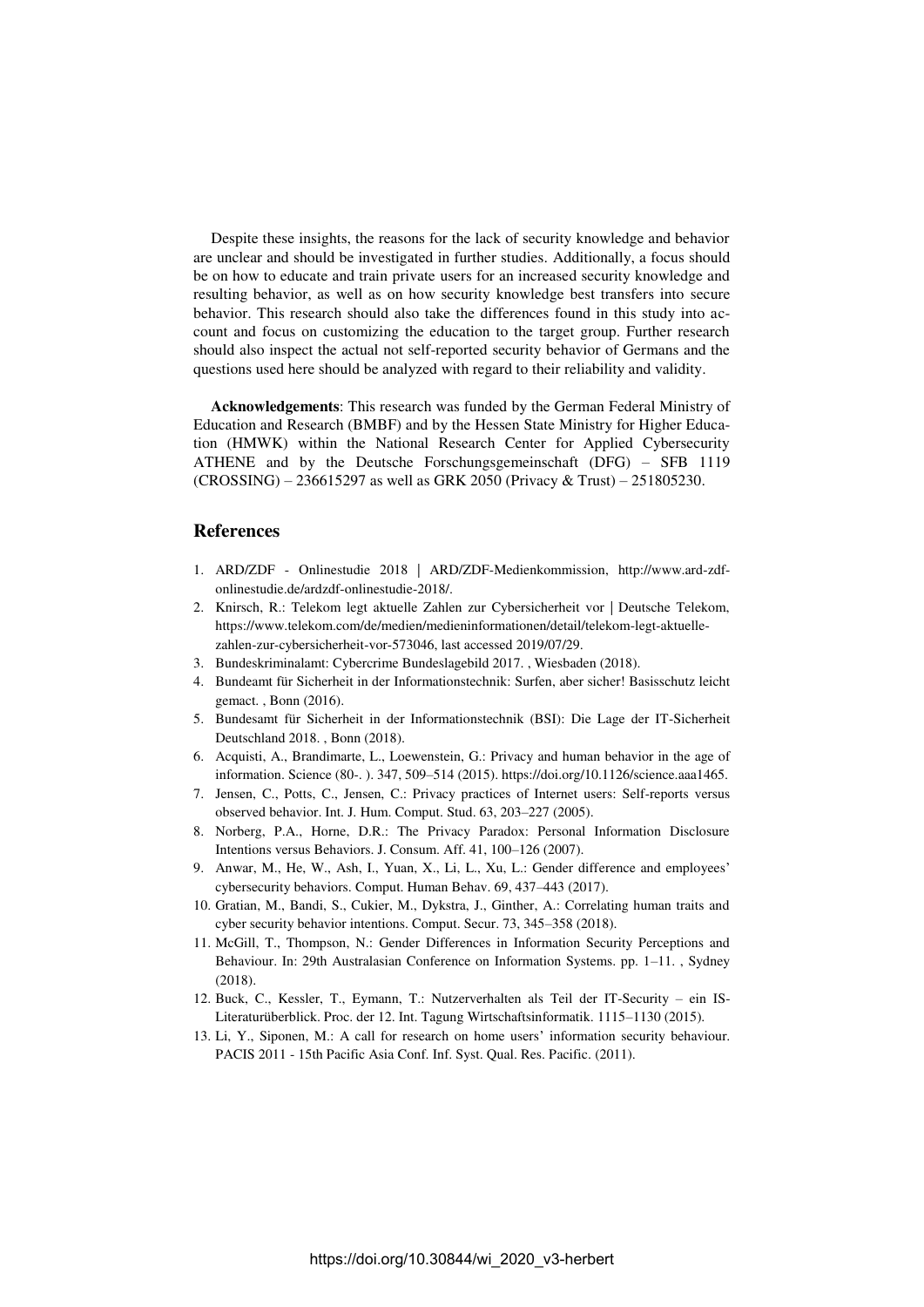- 14. Reuter, C.: Sicherheitskritische Mensch-Computer-Interaktion: Interaktive Technologien und Soziale Medien im Krisen- und Sicherheitsmanagement. Springer Vieweg (Lehrbuch/Fachbuch), Wiesbaden (2018).
- 15. Schmitt, H., Peter, N., Lo Iacono, L., Gorski, P.L.: Usable Security and Privacy by Design. Software und Support Media GmbH (2017).
- 16. Beuchelt, G.: Schwache Passwörter Nutzer spielen weiterhin Vogel Strauß. Wirtschaftsinformatik Manag. 10, 18–21 (2018).
- 17. Caputo, D.D., Pfleeger, S.L., Sasse, M.A., Ammann, P., Offutt, J., Deng, L.: Barriers to Usable Security? Three Organizational Case Studies. IEEE Secur. Priv. 14, 22–32 (2016).
- 18. Furnell, S.M., Bryant, P., Phippen, A.D.: Assessing the security perceptions of personal Internet users. Comput. Secur. 26, 410–417 (2007).
- 19. Broos, A.: Gender and information and communication technologies (ICT) anxiety: Male self-assurance and female hesitation. Cyberpsychology Behav. 8, 21–31 (2005).
- 20. Darwish, A., Zarka, A. El, Aloul, F.: Towards Understanding Phishing Victims' Profile. In: 2012 International Conference on Computer Systems and Industrial Informatics. pp. 1–5. IEEE, Sharjah, United Arab Emirates (2012).
- 21. He, J., Freeman, L. a.: Are Men More Technology-Oriented Than Women ? The Role of Gender on the Development of General Computer Self-Efficacy of College Students. J. Inf. Syst. Educ. 21, 203–213 (2010).
- 22. Sheng, S., Holbrook, M., Kumaraguru, P., Cranor, L.F., Downs, J.: Who falls for phish? A Demographic Analysis of Phishing Susceptibility and Effectiveness of Interventions. In: Proceedings of the 28th international conference on Human factors in computing systems - CHI '10. pp. 373–382. ACM Press, Atlanta, Georgia, USA (2010).
- 23. Hoy, M.G., Milne, G.: Gender Differences in Privacy-Related Measures for Young Adult Facebook Users. J. Interact. Advert. 10, 28–45 (2010).
- 24. Mohamed, N., Ahmad, I.H.: Information privacy concerns, antecedents and privacy measure use in social networking sites: Evidence from Malaysia. Comput. Human Behav. 28, 2366–2375 (2012).
- 25. Parrish Jr., J.L., Bailey, J.L., Courtney, J.F.: A personality based model for determining susceptibility to phishing attacks. In: Southwest Decision Sciences Institute. pp. 285–296. , Oklahoma City, OK (2009).
- 26. Whitty, M., Doodson, J., Creese, S., Hodges, D.: Individual Differences in Cyber Security Behaviors: An Examination of Who Is Sharing Passwords. Cyberpsychology, Behav. Soc. Netw. 18, 3–7 (2015).
- 27. Schmidbauer-Wolf, G.M., Herbert, F., Reuter, C.: Ein Kampf gegen Windmühlen: qualitative Studie über Informatikabsolvent\_innen und ihre Datenprivatheit. Mensch und Comput. 2019 - Work. (2019).
- 28. Krasnova, H., Veltri, N.F.: Privacy calculus on social networking sites: Explorative evidence from Germany and USA. Proc. Annu. Hawaii Int. Conf. Syst. Sci. 1–10 (2010).
- 29. Destatis: Bildungsstand: Allgemeine Schulausbildung, https://www.destatis.de/DE/Themen/Gesellschaft-Umwelt/Bildung-Forschung-Kultur/Bildungsstand/Tabellen/bildungsabschluss-privathaush-allgemeine-schulausbildunginsgesamt.html.
- 30. Statista: Bevölkerung Deutschlands nach Altersgruppen 2015. Statista, Hamburg, Germany (2016).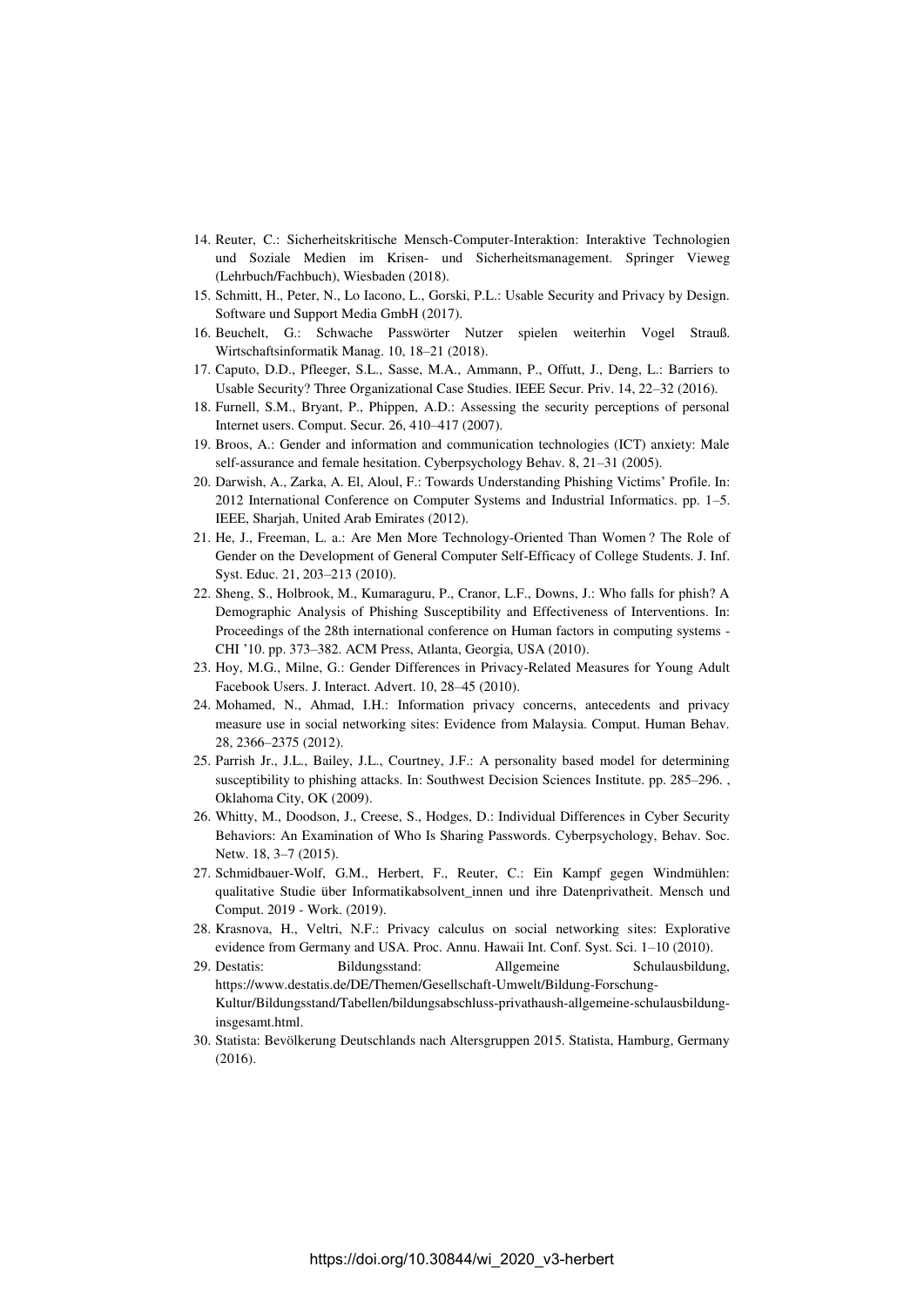- 31. Statistisches Bundesamt, Wissenschaftszentrum Berlin für Sozialforschung WZB: Datenreport 2016: Ein Sozialbericht für die Bundesrepublik Deutschland. [Data Report 2016: A Social Report for the Federal Republic of Germany]. Statistisches Bundesamt, Bonn, Germany (2016).
- 32. Bundesamt für Sicherheit in der Informationstechnik: BSI für Bürger Virtual Private Networks (VPN), https://www.bsi-fuerbuerger.de/BSIFB/DE/Empfehlungen/VPN/VPN\_Virtual\_Private\_Network\_node.html.
- 33. Rohrmann, B.: Emprische Studien zur Entwicklung von Antwortskalen für die sozialwissenschaftliche Forschung. Zeitschrift für Sozialpsychologie. 9, 222–245 (1978).
- 34. Tobergte, D.R., Curtis, S.: Testtheorie und Fragebogenkonstruktion. Springer Berlin Heidelberg, Berlin, Heidelberg (2012).
- 35. Leonhart, R.: Psychologische Methodenlehre Statistik. Ernst Reinhardt, GmbH & Co KG, Verlag, München (2008).
- 36. Victor, A., Elsäßer, A., Hommel, G., Blettner, M.: Judging a Plethora of p-Values. Dtsch. Aerzteblatt Online. 107, 50–56 (2010).
- 37. Tobergte, D.R., Curtis, S.: Testtheorie und Fragebogenkonstruktion. Springer Berlin Heidelberg, Berlin, Heidelberg (2012).
- 38. Reuter, C., Häusser, K., Bien, M., Herbert, F.: Between Effort and Security: User Assessment of the Adequacy of Security Mechanisms for App Categories, Mensch und Computer 2019. Hamburg, Germany: ACM, pp. 287–297. (2019)

## **Appendix**

**Appendix-Table** 1. P values and Bonferroni-Holm corrected α for all Hypothesis.

| Hypothesis -<br>dependent varia-<br>ble | Category                                                | p value                | a Bonferroni- Holm<br>corrected | <b>Hypothesis</b><br>confirmed? |
|-----------------------------------------|---------------------------------------------------------|------------------------|---------------------------------|---------------------------------|
| H1 - security<br>knowledge              | gender                                                  | 0.0000000000008759     | 0.00625                         | Yes                             |
| H1 - security<br>knowledge              | age                                                     | 0.0185                 | 0.016666667                     | N <sub>0</sub>                  |
| H1 - security<br>knowledge              | education                                               | 0.000000000502         | 0.007142857                     | <b>Yes</b>                      |
| H1 - security<br>knowledge              | political<br>orientation                                | 0.00803                | 0.01                            | Yes                             |
| H <sub>2</sub> - security<br>behavior   | gender                                                  | 0.036                  | 0.025                           | No                              |
| H <sub>2</sub> - security<br>behavior   | age                                                     | 0.0024                 | 0.008333333                     | Yes                             |
| H <sub>2</sub> - security<br>behavior   | education                                               | 0.0696                 | 0.05                            | N <sub>o</sub>                  |
| H <sub>2</sub> - security<br>hehavior   | political<br>orientation                                | 0.079                  | 0.0125                          | N <sub>0</sub>                  |
| H <sub>2</sub> -security<br>behavior    | security<br>knowledge                                   | 0.00000000000000022000 | 0.005                           | Yes                             |
| H <sub>3</sub>                          | correlation of<br>security<br>knowledge<br>and behavior | 0.00000000000000022000 | 0.005555556                     | Yes                             |